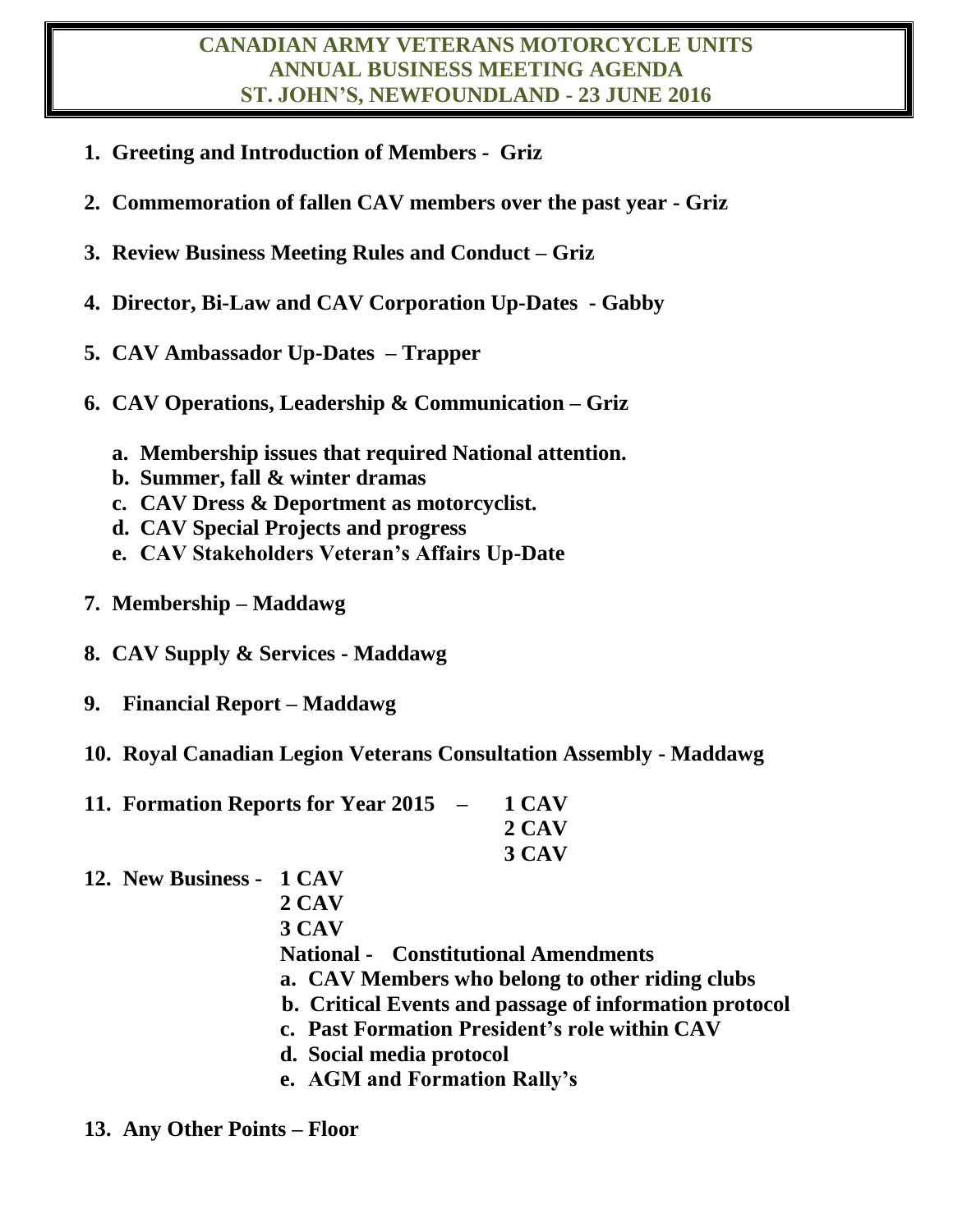# **14. CAV Bursary Announcements**

## **15. Wrap up - Griz**